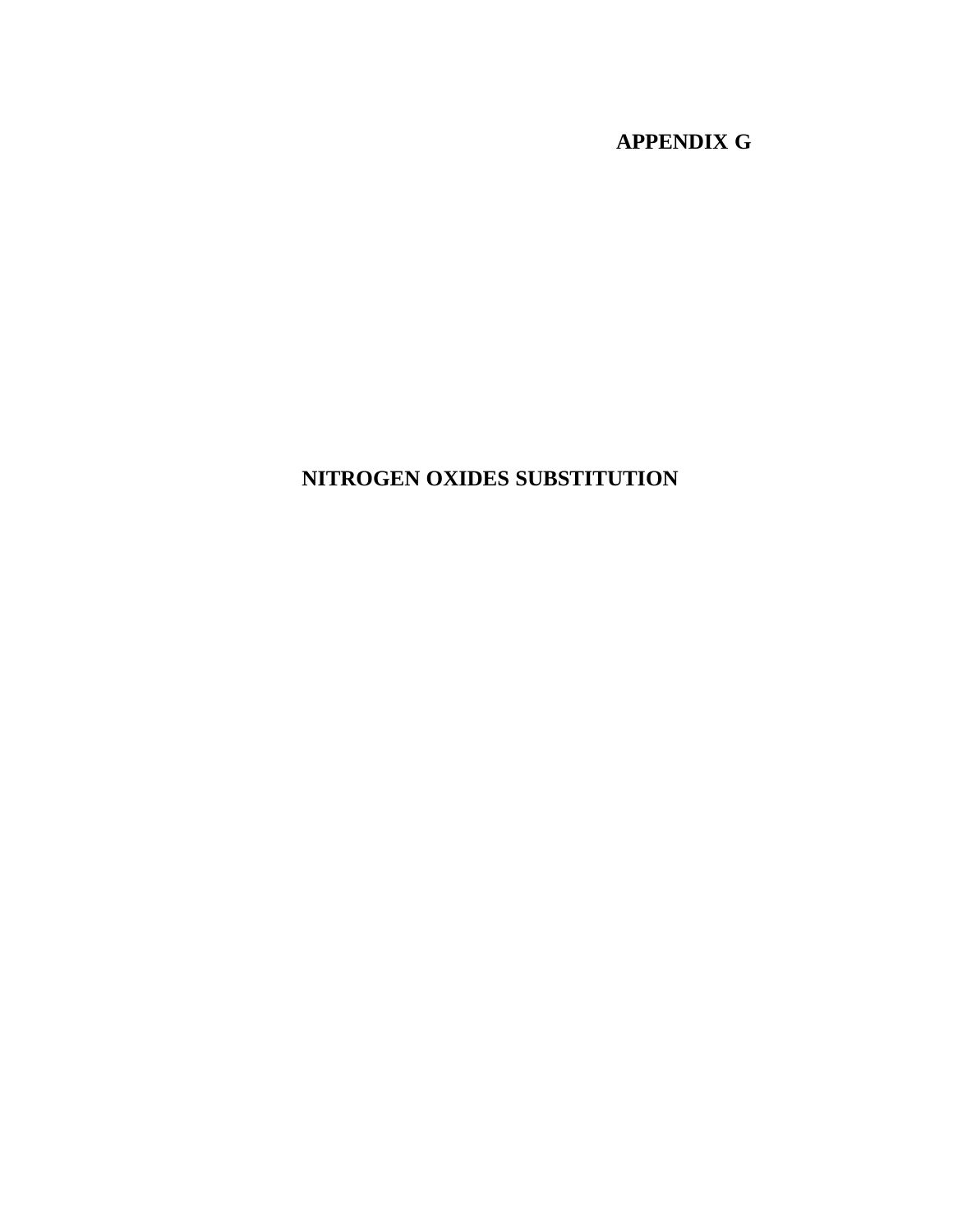# **NOx SUBSTITUTION GUIDANCE**

December, 1993

Office of Air Quality Planning and Standards U.S. Environmental Protection Agency Research Triangle Park, North Carolina 27711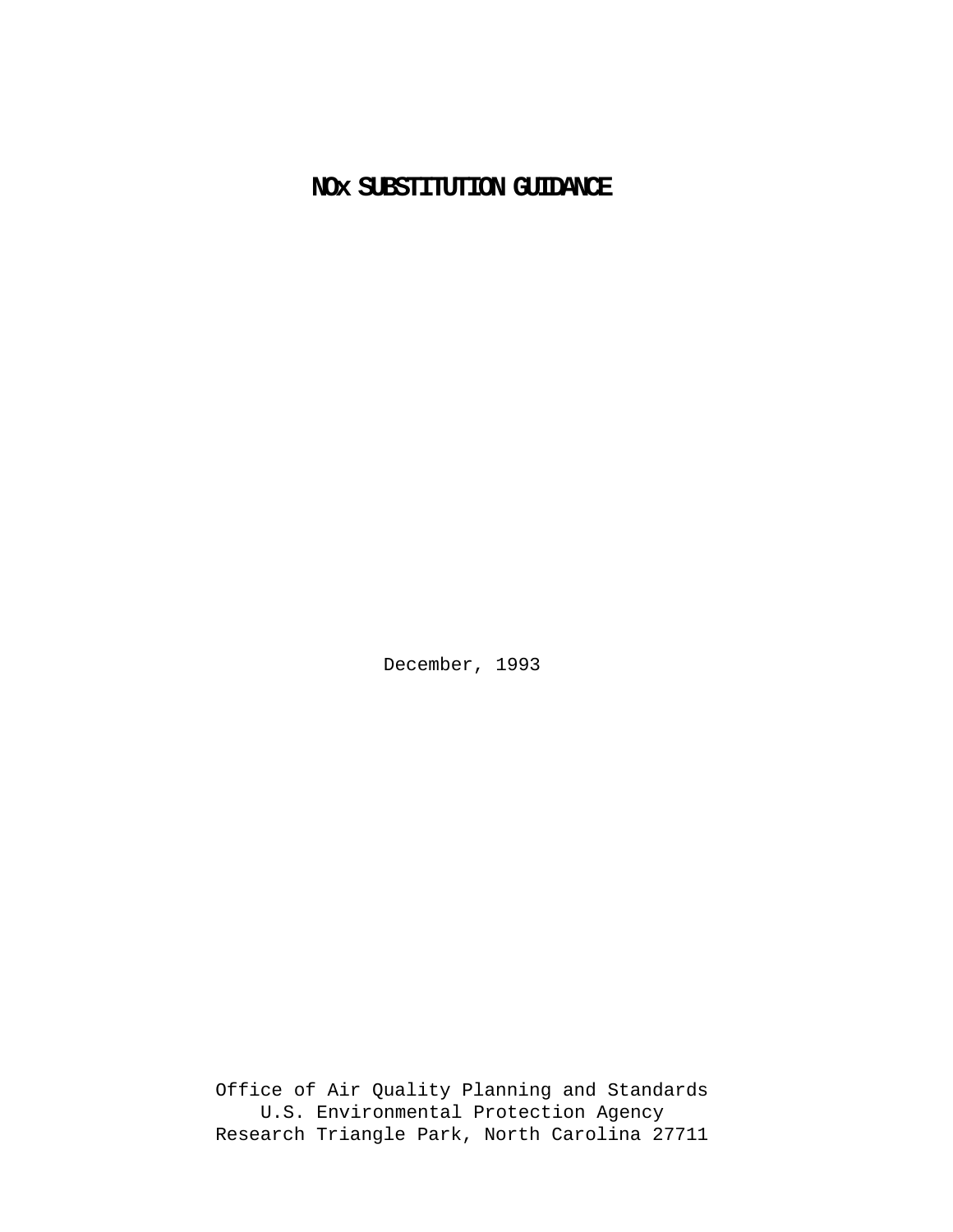### **Section 1: Background**

Title I of the Clean Air Act Amendments (CAAA) mandates a 15% reduction of volatile organic compound (VOC) emissions from the 1990 base inventory by November, 1996 in all ozone nonattainment areas classified moderate and above. Areas classified serious and above must achieve the 3% per year VOC reductions past November, 1996 as part of the reasonable further progress (RFP) provisions (§ 182 [c][2][B]). However, Section 182 (c)(2)(C) allows the post-1996 RFP plan to accommodate a less than 3% per year VOC reduction if it can be demonstrated that substitution of NOx emission reductions (for VOC reductions) yields equivalent ozone reductions. Underlying this substitution provision is the recognition that NOx controls may effectively reduce ozone in many areas, and that the design of strategies is more efficient when the characteristic properties responsible for ozone formation and control are evaluated for each area.

The purpose of this document is to provide a procedure that can be applied to meet the post-1996 Section  $182(c)(2)(B)$  RFP requirement as well as the Section  $182$  (c)(2)(C) equivalency demonstration requirements. The intent of this guidance is to facilitate implementation of the most effective ozone precursor control strategies, while meeting the intent of the CAA RFP provisions.

The guidance consists of two basic steps that are established in Sections 2 and 3 of this document. First, an equivalency demonstration requires that cumulative RFP emission reductions must be consistent with the NOx and VOC emission reductions determined in the ozone attainment modeling demonstration. Second, specified reductions in NOx and VOC emissions should be accomplished in the interim period between 1996 and the attainment date, consistent with the continuous RFP emission reduction requirement. Section 4 provides the legal rationale underlying this guidance and the guidance is summarized in Section 5.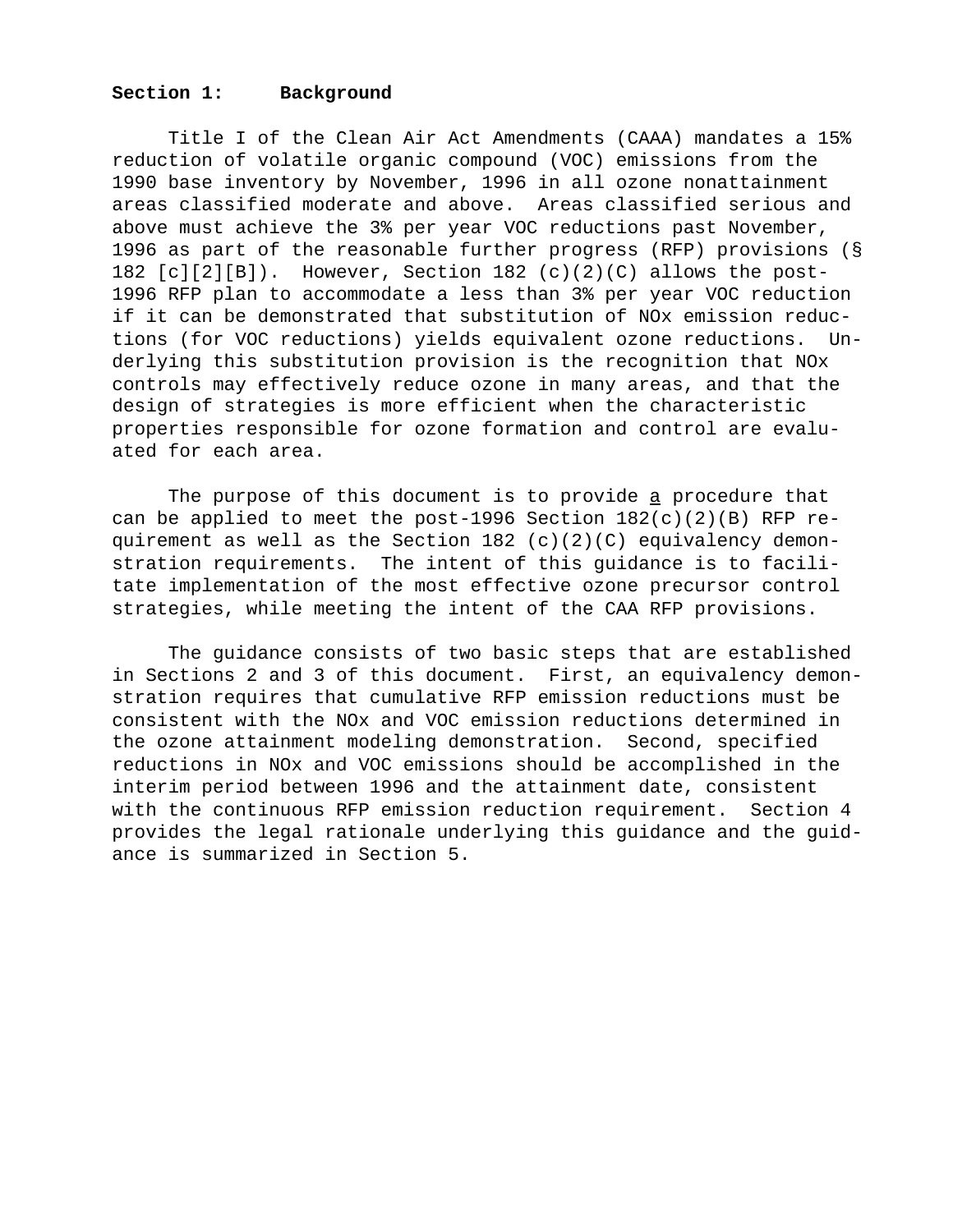# **Section 2: Test for Equivalency - Use of Strategies Aimed at the Mandated Attainment Year**

[The condition for demonstrating equivalency is that Stateproposed emission control strategies must be consistent with emission reductions required to demonstrate attainment of the ozone NAAQS for the designated year of attainment.]

The provision for NOx substitution recognizes that a VOC-only control pathway may not be the most effective approach for effecting attainment in all areas. Consequently, NOx reductions are placed on a near equal footing with VOC through substitution. This document establishes two conditions pursuant to both the substitution and RFP provisions in the Act. The first condition requires that control strategies incorporating NOx emission reduction measures must demonstrate that the ozone NAAQS will be attained within time periods mandated by the Act. This condition reflects the Title I provision for gridded photochemical model demonstrations (Section 182(c)).

The second condition, addressed below in Section 3, maintains the requirement for periodic emission reductions in order to realize progress toward attainment. Flexibility is introduced by allowing VOC and NOx reductions rather than VOC reductions alone. A third condition exists in which the periodic emission reductions must be consistent with the model attainment demonstration.

The basis for equivalency is the ability of a given control strategy (i.e., any particular mix of NOx and VOC emission reductions) to effect attainment of the ozone NAAQS by the designated attainment year. Section 182(c) of the CAA requires that State implementation plans (SIPs) for serious and above nonattainment areas include a demonstration of attainment of the ozone National Ambient Air Quality Ambient Standard (NAAQS) with gridded photochemical modeling. These SIP revisions are due by November 15, 1994 and provide the framework for demonstrating equivalent ozone reductions through the substitution of NOx emission reductions for VOCs. Model application procedures for demonstrating attainment are provided in EPA's Guideline for Regulatory Application of the Urban Airshed Model, (EPA-450/4-91-013).

This modeling requirement already exists as a Title I provision for areas classified serious and above. Due to the flexibility described below in Section 3.0 which permits virtually any set of NOx and VOC RFP reductions in years prior to the attainment date, a linkage to the attainment year control strategy is required. This linkage provides assurance that the RFP reductions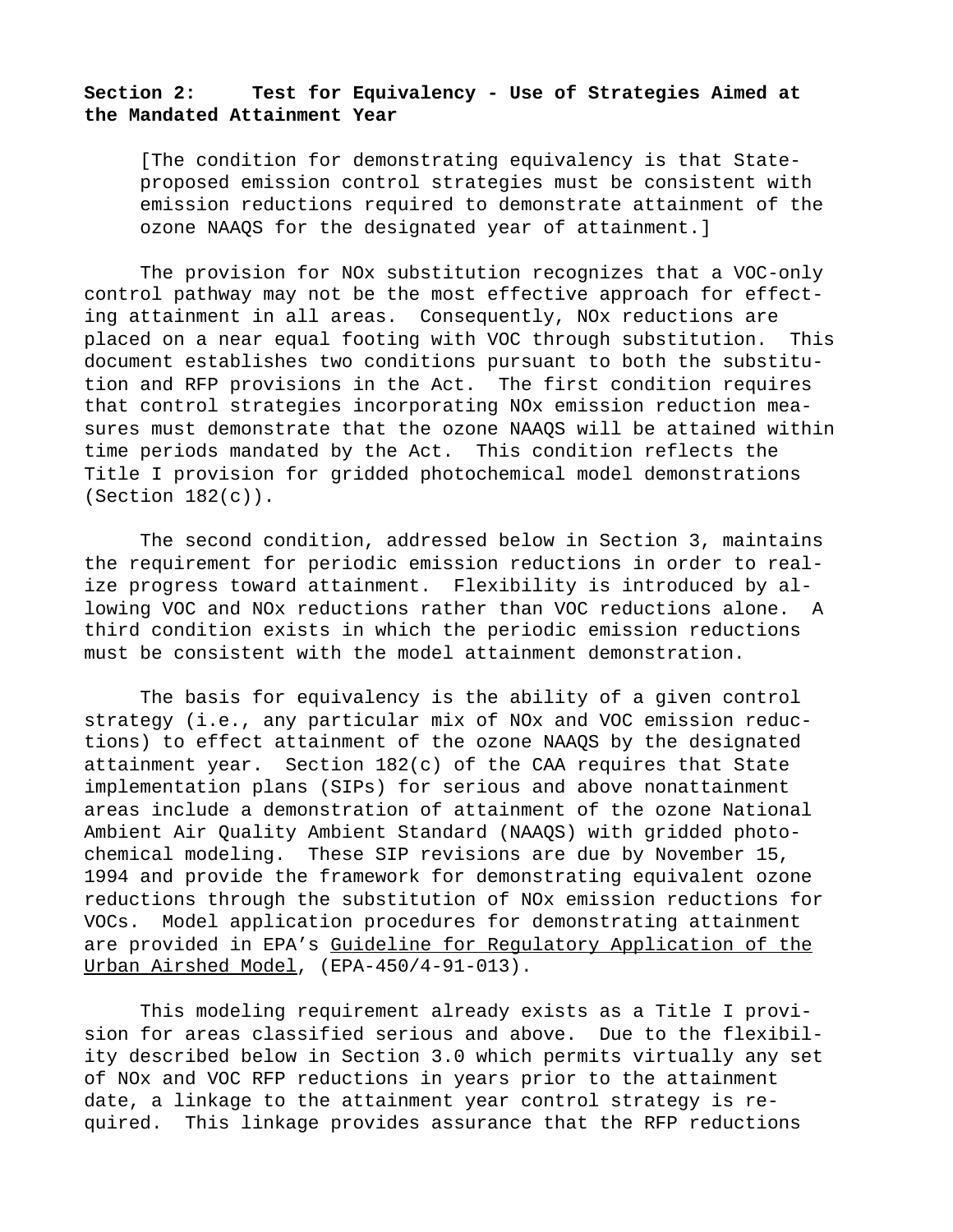are consistent with the SIP attainment demonstration. States are required to justify substitution by illustrating "consistency" between the cumulative emission changes emerging from the RFP/substitution proposal and the emission reductions in the model attainment demonstration (or comparable modeling analysis). The EPA will approve substitution proposals on a case-by-case basis. Generally speaking, any reasonable substitution proposal will be approved. Linkage to the modeling demonstration provides a screen to remove unrealistic (and inefficient) substitution proposals.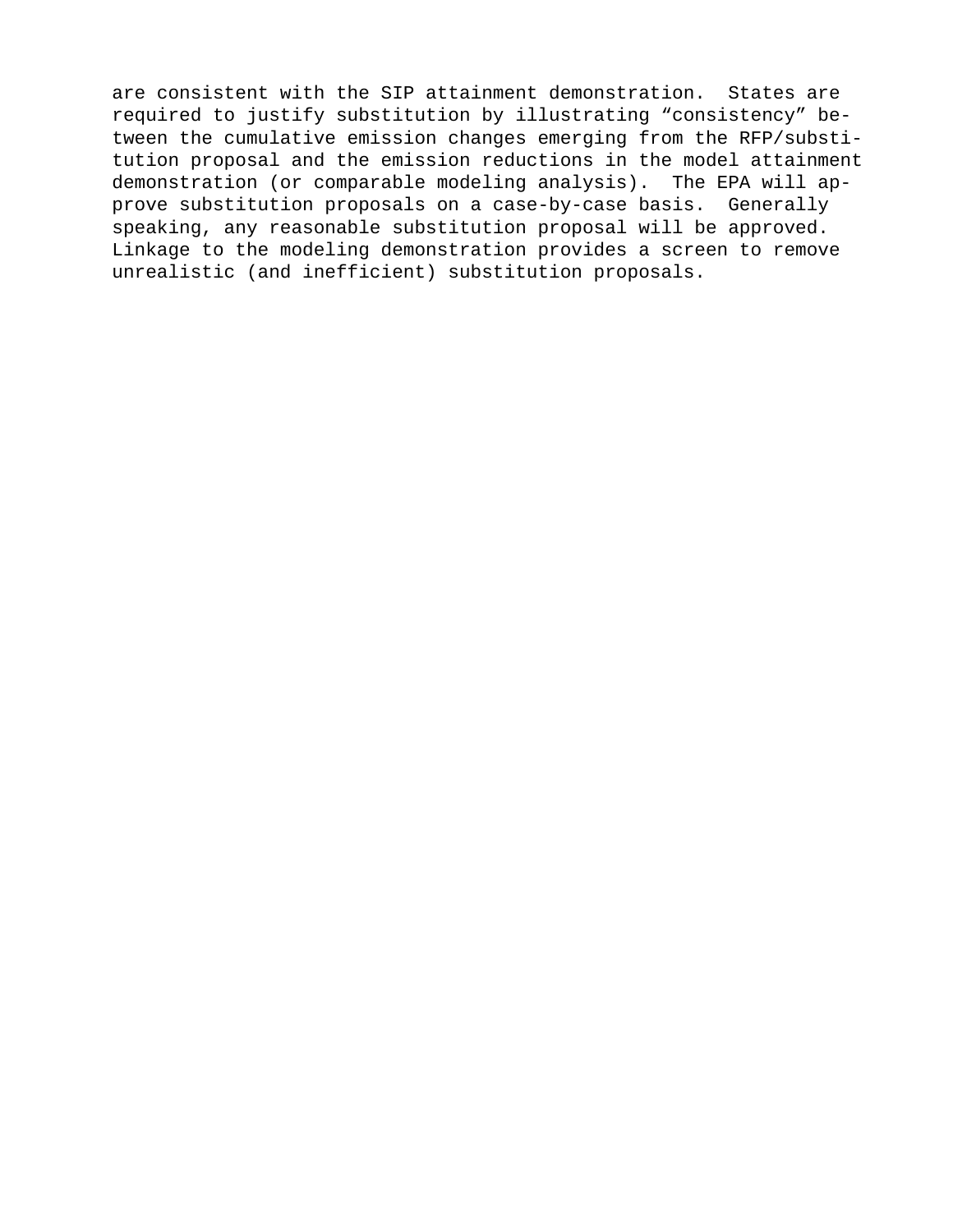### **Section 3: Reasonable Further Progress (RFP) Requirements**

[The condition for meeting the RFP emissions reduction provision is that the sum of all creditable VOC and NOx emission reductions must equal 3% per year averaged every three years.]

The RFP provisions require periodic emissions reductions until attainment is reached. In the absence of the NOx substitution provision, an area classified serious or above would be required to reduce VOC emissions after 1996 an average of 3% per year every three year period until attainment. This guidance maintains the 3% per year emissions reduction requirement. However, no specified set of VOC or NOx controls is mandated. Reasons for not requiring specific "exchange" rates among VOC and NOx emissions include:

- 1. The strong likelihood that optimum "exchange" rates vary from year to year and across a geographic area as an area's emissions distribution and atmospheric chemistry change over time;
- 2. Uncertainty in modeling analyses, particularly when attempting to ascertain responses from small percentage perturbations in emissions; and
- 3. Resource limitations associated with modeling specific control measures during interim years before attainment dates.

Any combination of VOC and NOx emission reductions which totals 3% per year, and meet other SIP consistency requirements described in this document are allowed. These requirements ensure that the cumulative RFP reductions are consistent with the emission reduction measures identified in the model attainment demonstration. A percentage basis rather than a mass basis is used for calculating the RFP emission reductions. A percentage basis is applied to avoid "absurd" calculations. For example, substitution of NOx reductions for VOC on a ton for ton basis could yield calculated NOx reduction requirements which exceed the available NOx inventory in cases where the base VOC inventory greatly exceeds the NOx inventory. To illustrate, a 50% VOC reduction is analogous to a 100% NOx reduction assuming the VOC inventory is twice the NOx inventory and substitution is based on mass rather than percentage equivalency. The percentage basis also is consistent with the RFP "percent" reduction requirement, therefore buoying the legal justification underlying this guidance. The calculation to determine yearly VOC and NOx emission reduction totals must be based on typical summer day inventories (same basis used for RFP and modeling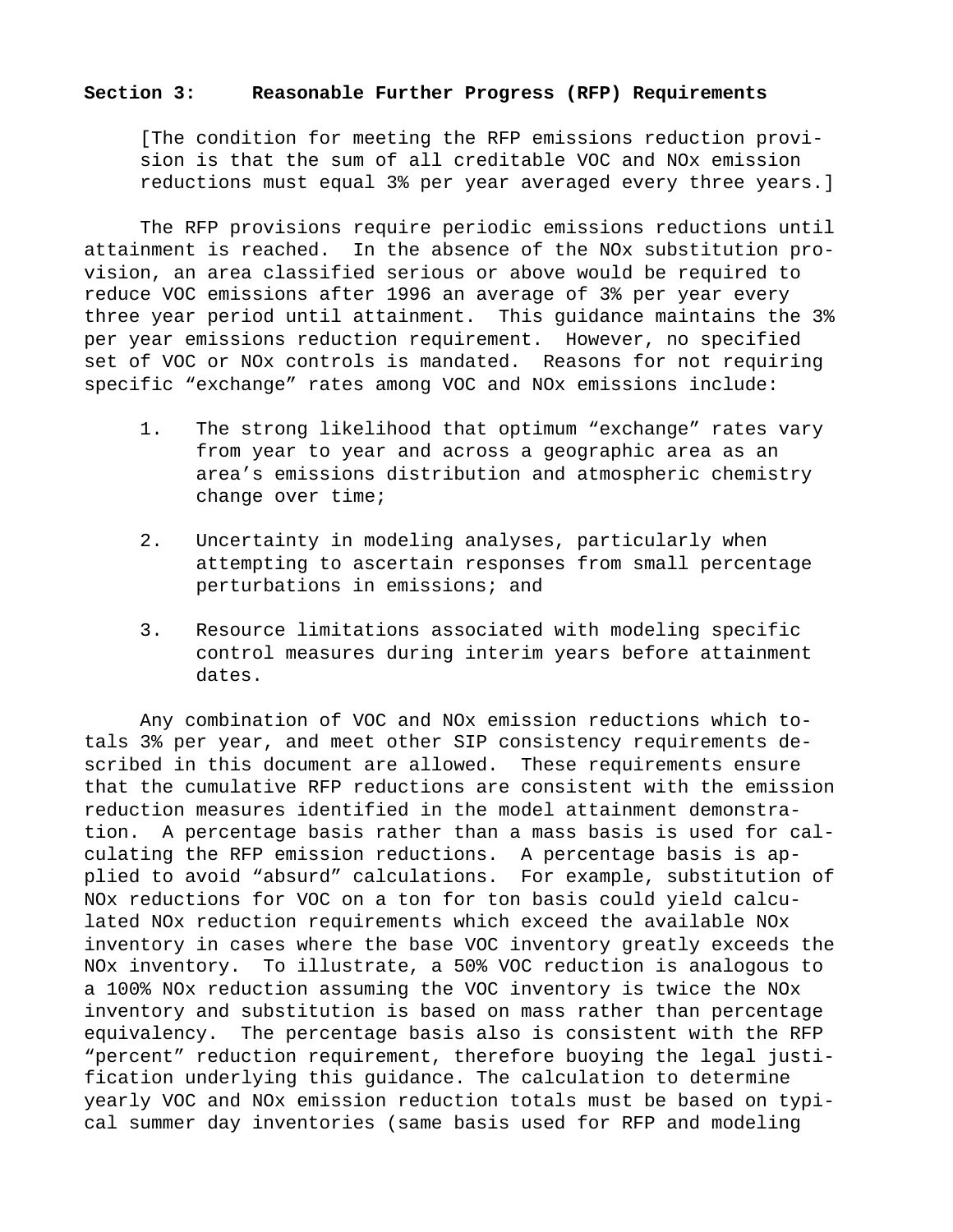inventories). Specific details regarding calculation procedures and emission inventory definitions are found in separate documents, including EPA's forthcoming Guidance on the Post-1996 Rate-of-Progress Plan and the Attainment Demonstration. The following equation generally describes the method to calculate the total 3% per year emission reductions:

 $R_v/VOCBASE$  +  $R_v/NOxBASE$  >= 0.03

where;  $R_{1}$  = typical summer day VOC reductions in mass units

 $R_n$  = typical summer day NOx reductions in mass units

- VOCBASE = the mass of anthropogenic VOC emissions in the 1990 adjusted base inventory, and
- NOxBASE = the mass of anthropogenic NOx emissions in the 1990 adjusted base inventory

[note, the cumulative mass reductions are not constrained to 3% per year so that RFP reductions greater than 3% per year are not discouraged.]

The values of  $R_v$  and  $R_N$  include only the creditable emission reductions from the nonattainment area of concern. For instance, VOC or NOx reductions from the pre-enactment Federal Motor Vehicle Control Program (FMVCP), which are not creditable toward the 3% per year requirement are not included. Potential "creditable" NOx emission reductions which are available for substitution purposes are described in EPA's forthcoming Guidance on the Post-1996 Rate-of-Progress Plan and the Attainment Demonstration.

The attainment strategy requirements must be met in addition to the RFP condition. Total emission reductions are determined by the attainment demonstration, implying that reductions averaging greater than 3% per year averaged from 1996 to the specified attainment year are required if shown to be necessary by the model demonstration. The 3% per year RFP requirement is thus a minimum requirement. Further, the NOx emission reductions credited toward RFP may be capped by the cumulative reductions dictated by the model demonstration. For example, an approved control strategy emerging from a model demonstration for a serious area might show reductions of 6% NOx and 80% VOC, relative to 1990 emissions, are needed by 1999. Assuming zero creditable NOx emission reductions from 1990 through 1996, NOx reductions averaging 2% per year over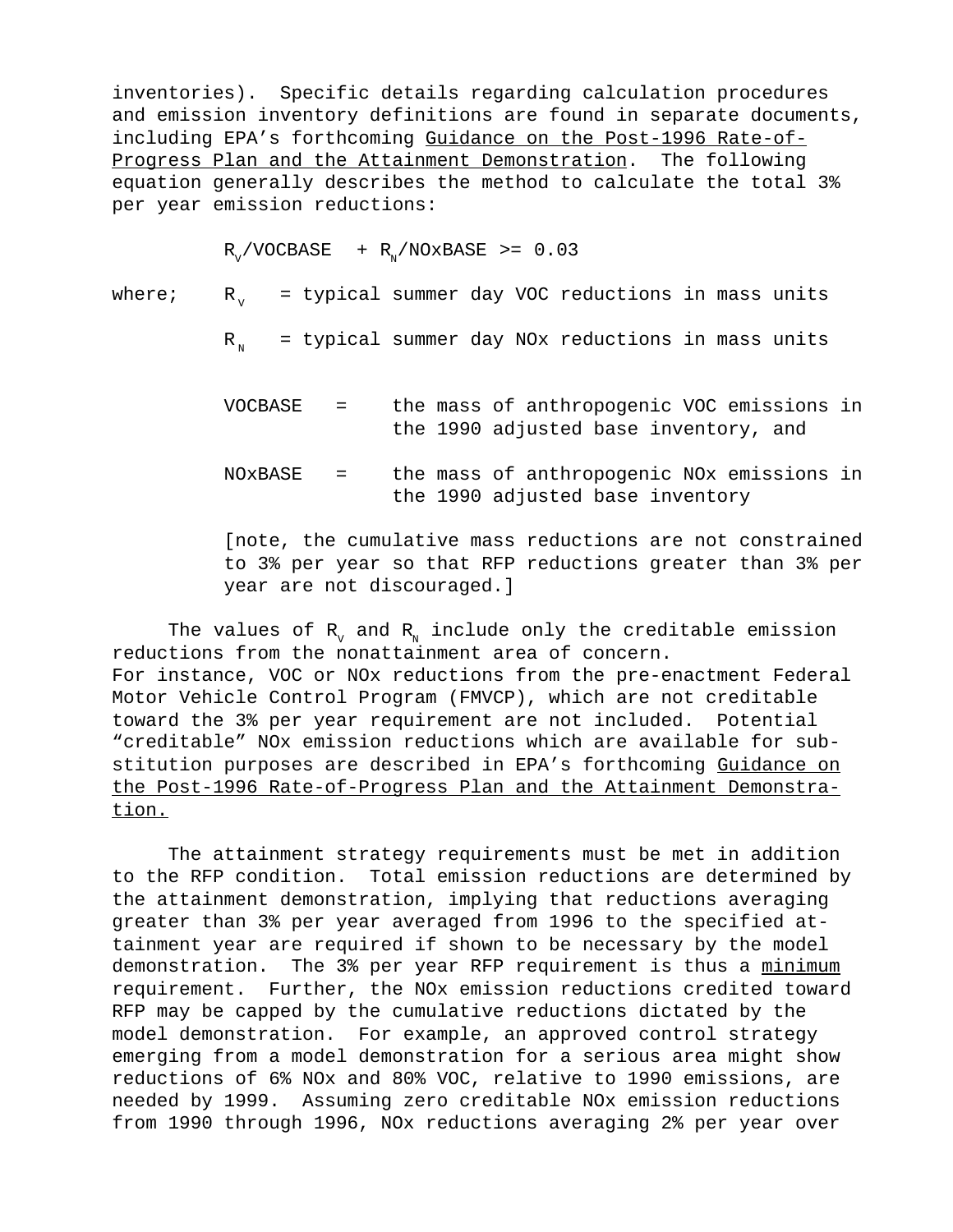the 3 years from 1996 to 1999 represent a cap on the NOx RFP reductions. The reason for linking the RFP reductions to the attainment strategy is to avoid RFP reductions which are not consistent with the model demonstration. Note that the sum of emissions totalling 3% per year are required to meet the basic RFP provisions -- they are not capped by the attainment demonstration. Thus, cases might exist where VOC reductions from the RFP provisions might exceed the cumulative VOC emission reductions in the attainment strategy. Such cases do not conflict with the attainment demonstration since additional VOC reductions will not increase peak ozone. On the other hand, the NOx cap is necessary because NOx reductions have the potential for increasing peak ozone.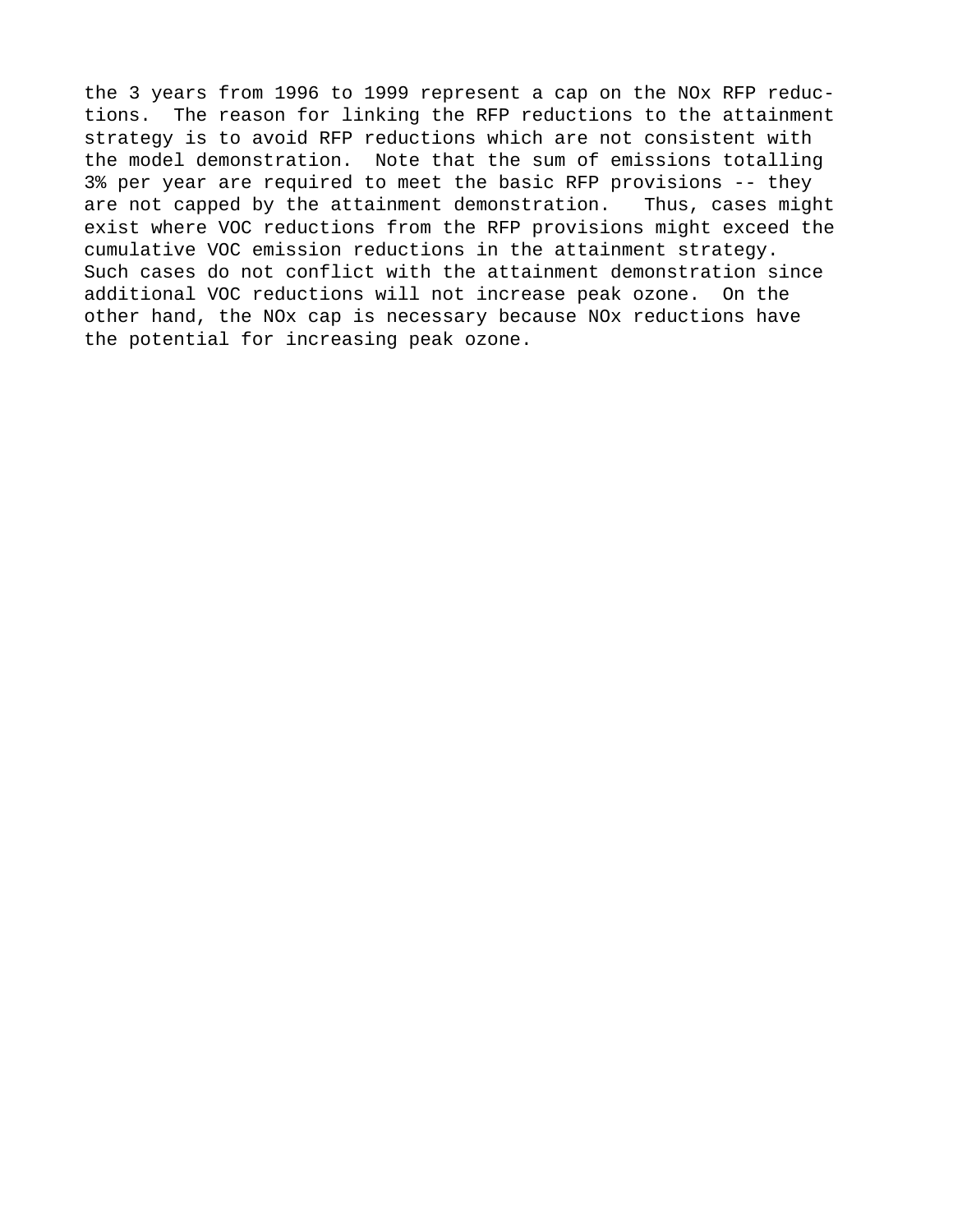## **Section 4: Discussion of Equivalency**

[The following discussion provides the legal rationale underlying the interpretation of "equivalency" and the linkage between the RFP and NOx substitution provisions within the Act.]

"Equivalency" is not defined strictly in the context of, "What specified level of NOx reductions, compared to VOC, results in equivalent ozone reduction?" Instead, any combination of VOC and NOx reductions is "equivalent" so long as the reductions are consistent with those identified as necessary to attain the NAAQS in the modeling demonstration and provide for steady progress in leading to the emission reductions identified as necessary to attain the NAAQS by the specified attainment year.

In allowing a combination of NOx and VOC controls or the substitution of NOx emissions reductions for VOC emissions reductions, Section  $182(c)(2)(C)$  of the statute states that the resulting reductions "in ozone concentrations" must be "at least equivalent" to that which would result from the 3% VOC reductions required as a demonstration of reasonable further progress (RFP) under Section  $182(c)(2)(B)$ . This provision could be interpreted to mean that the amount of NOx reductions appropriate for substitution purposes is an amount which, when compared to predicted VOC reductions, results in the same reductions in ozone concentrations that the VOC reductions would achieve in that area. However, such an interpretation could result in a demonstration showing that very small NOx reductions provide an adequate substitute for large VOC reductions. This is because under some conditions substantial VOC reductions produce only small - even insignificant - reductions in ozone concentrations, while minimal NOx reductions under the same conditions may produce the same degree of ozone reductions. EPA believes Congress would not have intended States to meet the Act's progress requirements with emissions reductions that would produce only minimal improvement in ozone concentrations.

The second sentence of Section  $182(c)(2)(C)$  requires EPA to issue guidance "concerning the conditions under which NOx control may be substituted for [or combined with] VOC control." In particular, the Agency is authorized to address in the guidance the appropriate amounts of VOC control and NOx control needed, in combination, "in order to maximize the reduction in ozone air pollution." Further, the Act explicitly provides that the guidance may permit RFP demonstrations which allow a lower percentage of VOC emission reductions. The implicit assumption under that language is that such lesser levels of VOC reductions would be allowed only because of the correspondingly higher percentage of NOx emission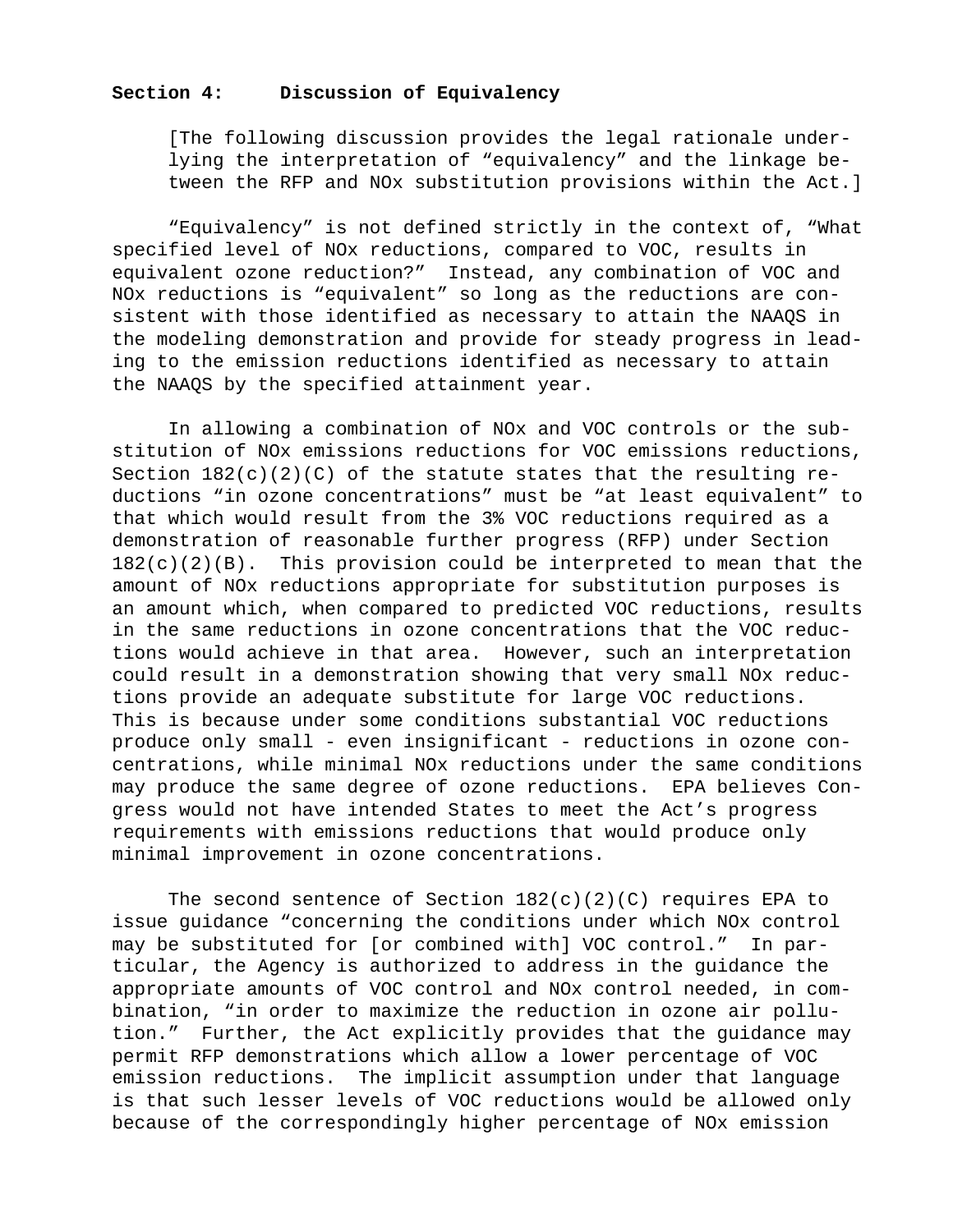reductions to be authorized as a full or partial substitution for the otherwise required VOC reductions. In light of the entire set of language and Congress's evident intent under this subsection to maximize the opportunity for ozone reductions, EPA believes that Section  $182(c)(2)(C)$  confers on the Agency the discretion to select, for purposes of determining equivalent reductions, a percentage of NOx emission reductions which is reasonably calculated to achieve both the ozone reduction and attainment progress goals intended by Congress. Nothing in the Act or in the legislative history directly addresses the case where NOx reductions that are substituted for VOC reductions, and which meet the plain grammatical meaning of "equivalency," nonetheless result in insignificant ozone reductions. To avoid such a result and give meaningful effect to what Congress likely intended regarding the substitution provision, EPA has decided to rely in its NOx substitution guidance on the only point of reference provided by Congress concerning what may constitute an appropriate quantitative reduction target for RFP purposes, namely the 3 percent per year required under Section  $182(c)(2)(B)$ . Under that approach, EPA would approve substitutions of NOx for VOC that would ensure that the sum of the respective creditable percent reductions of each of these pollutants areawide, averaged over 3 years, would be no less than 3 percent from the baseline.

As additional evidence that Congress was concerned with getting more than minimal reductions in ozone concentrations through substitution, EPA notes that the RFP demonstration described in Section  $182(c)(2)(B)$  focuses on reductions of a specified quantity of VOC emissions per year. (Similarly, the 15 percent RFP reductions required for Moderate ozone nonattainment areas focuses on reductions of that specific quantity of VOC emissions per year.) By contrast, the alternative RFP demonstration in Section  $182(c)(2)(C)$  allows flexible VOC/NOx emission reduction strategies, but only so long as the overall quantitative reduction in ozone concentrations is equivalent to the amount which, for Serious ozone nonattainment areas, Congress initially determined must be met (i.e., the ozone concentrations achieved by VOC reductions of 3 percent per year) in order to ensure expeditious progress towards attainment. In this regard the House Committee Report states: "NOx reductions may not be substituted for VOC reductions in a manner that delays attainment of the ozone standard or that results in lesser annual reductions in ozone concentration than provided for in the attainment demonstration." H.R. Resp NO. 490, 101st Cong., 2d Sess. 239 (1990).